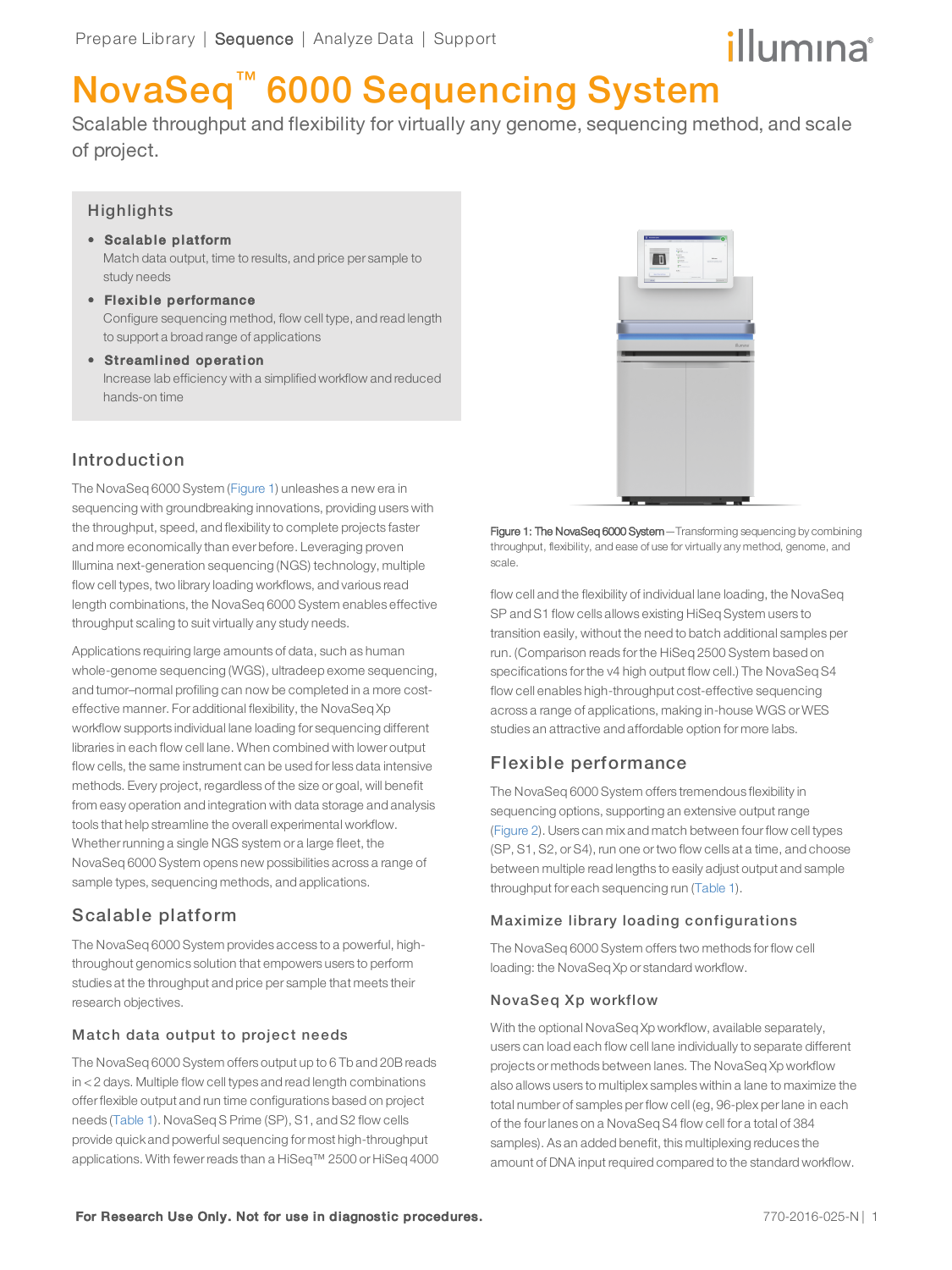The NovaSeq Xp workflow offers an alternative to standard onboard cluster generation. It consists of the NovaSeq Xp Kit containing reagents and a disposable manifold for sample loading, and the NovaSeq Xp Flow Cell Dock that holds flow cells for loading. The NovaSeq Xp workflow is compatible with automation.



<span id="page-1-2"></span>Figure 2: The NovaSeq 6000 System offers the broadest output range—The NovaSeq 6000 System generates from 80 Gb and 800 M reads to 3 Tb and 10 B reads of data in single flow cell mode. In dual flow cell mode, output can be up to 6 Tb and 20 B reads. The tunable output makes the NovaSeq 6000 System accessible for a wide range of applications.

### Standard workflow

Forfaster sample loading, the NovaSeq 6000 System offers the standard workflow featuring fully automated onboard cluster generation for ease of use and reduced hands-on time. Prepared libraries are loaded directly into a sample tube that sits in a preconfigured reagent cartridge, which is loaded directly onto the system for fully automated cluster generation.

### Wide range of sequencing methods

The NovaSeq 6000 System is compatible with various Illumina library preparation kits, supporting a wide range of methods, from expression profiling to WGS and beyond ([Table 2\)](#page-2-0).

# <span id="page-1-0"></span>Streamlined operation

The NovaSeq 6000 System increases lab efficiency through several advanced features ([Figure 3](#page-2-1)):

- Load-and-go reagent cartridges represent an 80% reduction in consumables compared to the HiSeq Series of Systems
- Ready-to-use reagents require no preparation other than thawing, eliminating the need for userintervention, minimizing human error, and drastically reducing run setup time
- Radio-frequency identification (RFID)–encoded consumables enable automated reagent traceability and ensure compatibility of all sequencing reagents and flow cells
- Automated flow cell loading and onboard cluster generation minimize hands-on time
- **Extended reagent shelf life supports efficient planning for** future projects
- A 35-cycle kit increases workflow options, including CovidSeq and counting applications, while lowering the cost perread
- Enhanced reagent chemistry streamlines the workflow, increases the number of unique molecularidentifiers (UMIs) to accommodate more complex indexing strategies, and supports the wide range of Illumina library preparation solutions ([Table 2](#page-2-2))

#### <span id="page-1-1"></span>Table 1: NovaSeq 6000 System flow cell specifications

| Flow cell<br>type                   | <b>SP</b>      | S <sub>1</sub> | S <sub>2</sub>  | S <sub>4</sub>  |  |
|-------------------------------------|----------------|----------------|-----------------|-----------------|--|
| Lanes per<br>flow cell              | $\overline{2}$ | $\overline{2}$ | $\overline{2}$  | $\overline{4}$  |  |
| Output per flow cell <sup>a,b</sup> |                |                |                 |                 |  |
| $1 \times 35$ bp                    | N/A            | N/A            | N/A             | 280-350 Gb      |  |
| $2 \times 50$ bp                    | 65-80 Gb       | 134-167 Gb     | 333-417 Gb      | N/A             |  |
| $2 \times 100$ bp                   | 134-167<br>Gb  | 266-333<br>Gb  | 667-833<br>Gb   | 1600-2000<br>Gb |  |
| $2 \times 150$ bp                   | 200-250<br>Gb  | 400-500<br>Gb  | 1000-1250<br>Gb | 2400-3000<br>Gb |  |
| $2 \times 250$ bp                   | 325-400 Gb     | N/A            | N/A             | N/A             |  |
| Single reads<br>CPF                 | $0.65 - 0.8B$  | $1.3 - 1.6B$   | $3.3 - 4.1B$    | 8-10B           |  |
| Paired-end<br>reads CPF             | $1.3 - 1.6B$   | $2.6 - 3.2B$   | $6.6 - 8.2B$    | 16-20B          |  |
| Quality scores <sup>c</sup>         |                |                |                 |                 |  |
| $1 \times 35$ bp                    | $Q30 \ge 90\%$ |                |                 |                 |  |
| $2 \times 50$ bp                    | $Q30 \ge 90\%$ |                |                 |                 |  |
| $2 \times 100$ bp                   | $Q30 \ge 85\%$ |                |                 |                 |  |
| $2 \times 150$ bp                   | $Q30 \ge 85\%$ |                |                 |                 |  |
| $2 \times 250$ bp                   | $Q30 \ge 75\%$ |                |                 |                 |  |
| Run time <sup>d</sup>               |                |                |                 |                 |  |
| $1 \times 35$ bp                    | N/A            | N/A            | N/A             | $~14$ hr        |  |
| $2 \times 50$ bp                    | ~13hr          | ~13hr          | ~16hr           | N/A             |  |
| $2 \times 100$ bp                   | $~19$ hr       | $~19$ hr       | $\sim$ 25 hr    | $~100$ hr       |  |
| $2 \times 150$ bp                   | $\sim$ 25 hr   | $\sim$ 25 hr   | $~100$ hr       | $~144$ hr       |  |
| $2 \times 250$ bp                   | $~1$ 38 hr     | N/A            | N/A             | N/A             |  |

<span id="page-1-3"></span>a. Output and read number specifications based on a single flow cell using Illumina PhiX control library at supported cluster densities. The NovaSeq 6000 System can run one or two flow cells simultaneously.

b.  $N/A$  = not applicable,  $CPF$  = clusters passing filter.

<span id="page-1-4"></span>c. Quality scores are based on NovaSeq 6000 SP, S2, and S4 Reagent Kits v1.5 run on the NovaSeq 6000 System using an Illumina PhiX control library. Performance may vary based on library type and quality, insert size, loading concentration, and other experimental factors.

d. Run times are based on running two flow cells of the same type. Starting two different flow cells will impact run time.

# Cutting-edge technology

The NovaSeq 6000 System provides powerful, simple, scalable, and reliable high-throughput sequencing, producing outstanding data quality. The instrument relies on proven Illumina sequencing by synthesis (SBS) chemistry. This proprietary reversible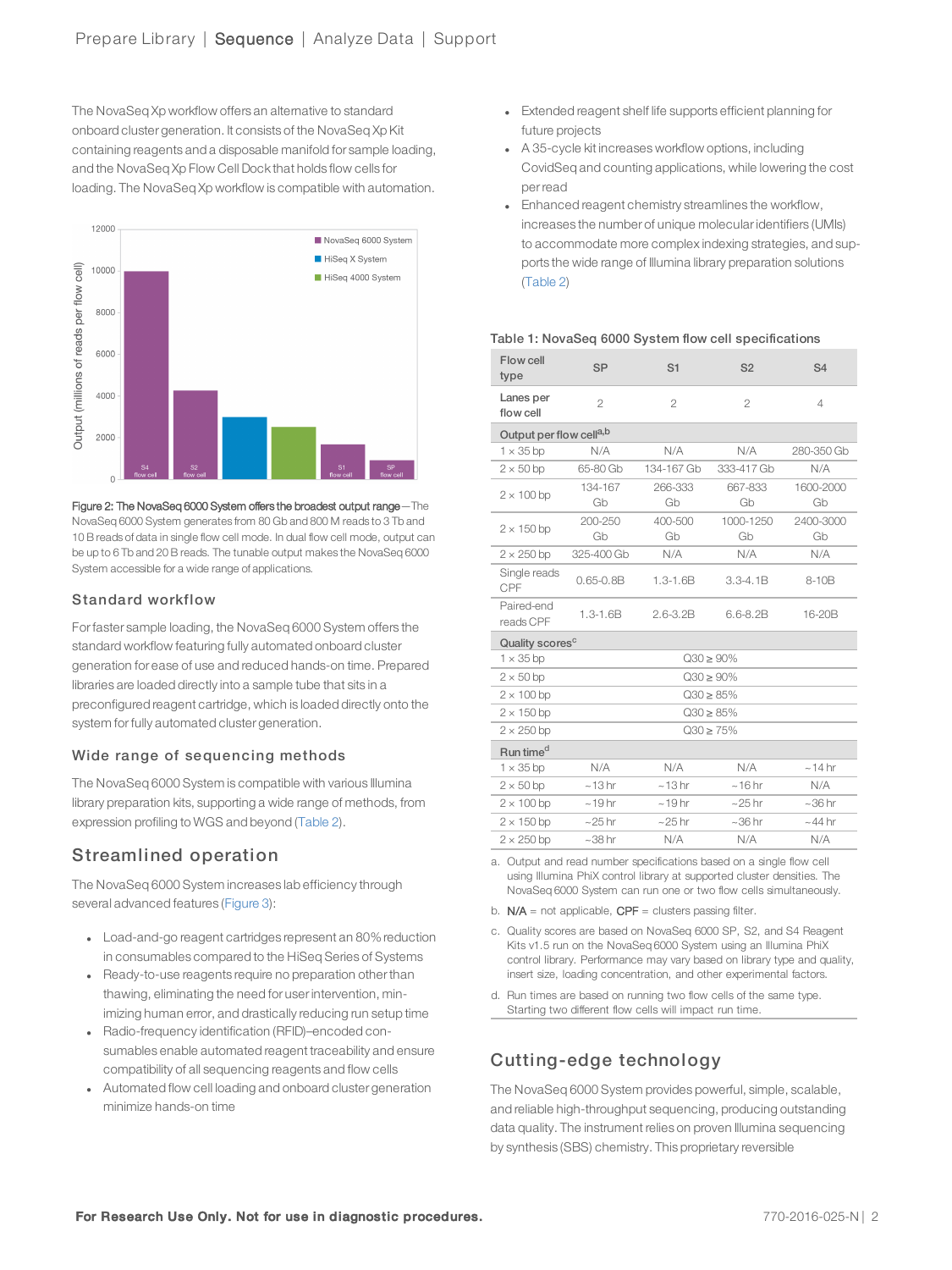terminator–based method enables the massively parallel sequencing of billions of DNA fragments, detecting single bases as they are incorporated into growing DNA strands. The method significantly reduces errors and missed calls associated with strings of repeated nucleotides (homopolymers).



#### <span id="page-2-1"></span>Figure 3: The NovaSeq 6000 System provides straightforward operation—

Many features of the NovaSeq 6000 System are designed to simplify genomic studies, including (A) intuitive touch screen interface, (B) lighted LED display indicates flow cell status, (C) snap-in cartridges contain ready-to-use reagents, and (D) waste containers that can be easily removed for disposal.

#### Ingenious de sign

The NovaSeq 6000 System unites high-performance imaging with patterned flow cell technology to deliver massive increases in throughput. Superior optics offer high-resolution, high-speed scanning, contributing to making the NovaSeq 6000 System the highest throughput Illumina sequencing platform yet. Each NovaSeq flow cell contains billions of nanowells at fixed locations for even cluster spacing and uniform feature size. NovaSeq flow cells reduce spacing between nanowells, significantly increasing cluster density. Combining the higher cluster density with proprietary exclusion amplification clustering maximizes the number of nanowells occupied by DNA clusters originating from a single DNA template for a substantial increase in data output.

## Comprehensive sequencing workflow

The NovaSeq 6000 System forms the cornerstone of a sequencing ecosystem encompassing workflow management, manual or automated library preparation, sequencing, data analysis and interpretation, service, and support ([Figure 4](#page-3-0)).

#### Laboratory information management system (LIMS)

The NovaSeq 6000 System is fully compatible, out of the box, with BaseSpace™ Clarity LIMS. Using a LIMS, labs can improve operational efficiency with comprehensive sample and reagent tracking, automated workflows, and integrated instrument operation. BaseSpace Clarity LIMS offers an intuitive userinterface and preconfigured workflows, enabling rapid adoption for immediate process tracking and scalability. The NovaSeq 6000 System can also be integrated with user-developed and other third-party LIMS.

#### Automated library preparation

lllumina has partnered with leading automated liquid-handling suppliers to develop several "Illumina Qualified" methods [\(Table 2](#page-2-0)). The Illumina Qualified designation means that libraries prepared with these methods perform comparably to those prepared manually. Illumina Qualified methods can be rapidly installed for immediate use in any lab, minimizing time-consuming, costly development efforts. Automating library preparation increases uniformity across experiments, minimizes errors, reduces handson time, and enables higherthroughput, allowing users to harness the unmatched productivity of the NovaSeq 6000 System.

#### <span id="page-2-2"></span><span id="page-2-0"></span>Table 2: Examples of common sequencing methods

| Whole-genome sequencing                                                            |
|------------------------------------------------------------------------------------|
| Illumina DNA PCR-Free Prep                                                         |
| Illumina DNA Prep                                                                  |
| Targeted resequencing                                                              |
| Illumina DNA Prep with Enrichment + Illumina Exome Panel                           |
| Illumina RNA Prep with Enrichment + Illumina Exome Panel                           |
| RNA sequencing                                                                     |
| Illumina Stranded Total RNA Prep with Ribo-Zero Plus                               |
| Illumina Stranded mRNA Library Prep                                                |
| Epigenetic sequencing                                                              |
| TruSeg Methyl Capture EPIC                                                         |
| Unique dual indexing                                                               |
| IDT for Illumina DNA/RNA UD Indexes, Tagmentation (384 indexes across<br>Sets A-D) |

Library prep methods listed are only examples of those available for use with the NovaSeq 6000 System. For a complete list, visit www.illumina.com.

#### Data analysis and interpretation

Data from the NovaSeq 6000 System can be streamed into BaseSpace Sequence Hub, a user-friendly genomics cloud computing platform optimized for processing large data volumes. BaseSpace Sequence Hub offers simplified data management, analysis, and storage. There, users can access the DRAGEN™ (Dynamic Read Analysis for GENomics) Bio-IT Platform for accurate, ultra-rapid secondary analysis of NGS data or a number of BaseSpace apps fortools alignment and variant detection, annotation, visualization, and more. For other analysis options, including in-house pipelines, the NovaSeq System software generates base calls and quality scores that are translated into FASTQ files for downstream analysis.

To assist with data interpretation, Illumina offers the TruSight™ Software Suite and BaseSpace Correlation Engine. TruSight Software Suite provides intuitive and comprehensive tools for visualizing, triaging, and interpreting variants associated with